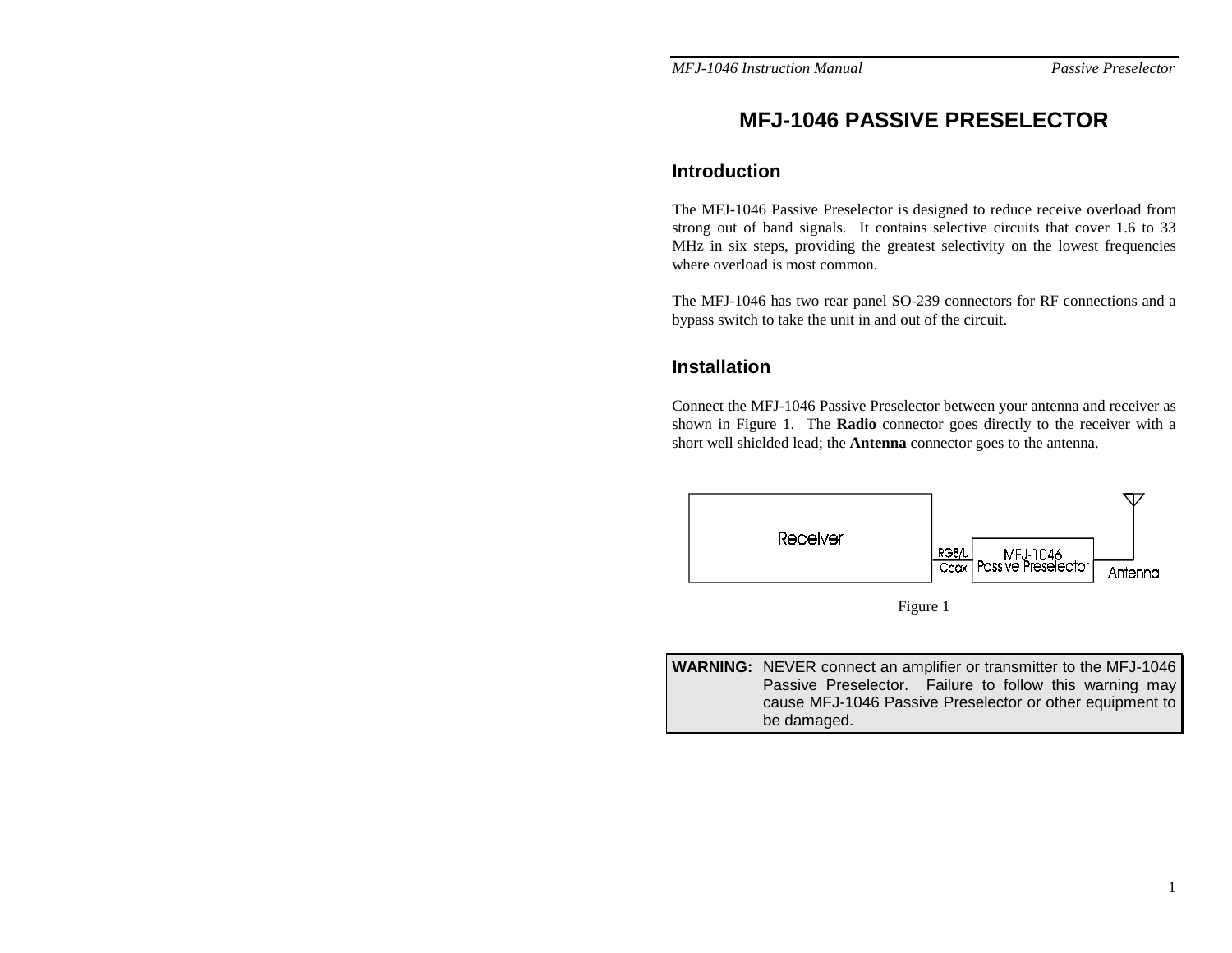*MFJ-1046 Instruction Manual* 

Passive Preselector

# **Operation**

With the MFJ-1046 Passive Preselector properly connected, simply turn the **Band** switch to the desired band and adjust the **Tune** control for maximum signal level. With the **Bypass** switch depressed, the MFJ-1046 Passive Preselector becomes active.

Adjust the **Tune** control for maximum signal level. The maximum loss on the desired amateur band is less than 5dB if the correct frequency range is selected.

**Note:** Always use the highest frequency band range that covers the desired band for minimum loss.

Typical frequency response is shown in Figure 2.





Figure 2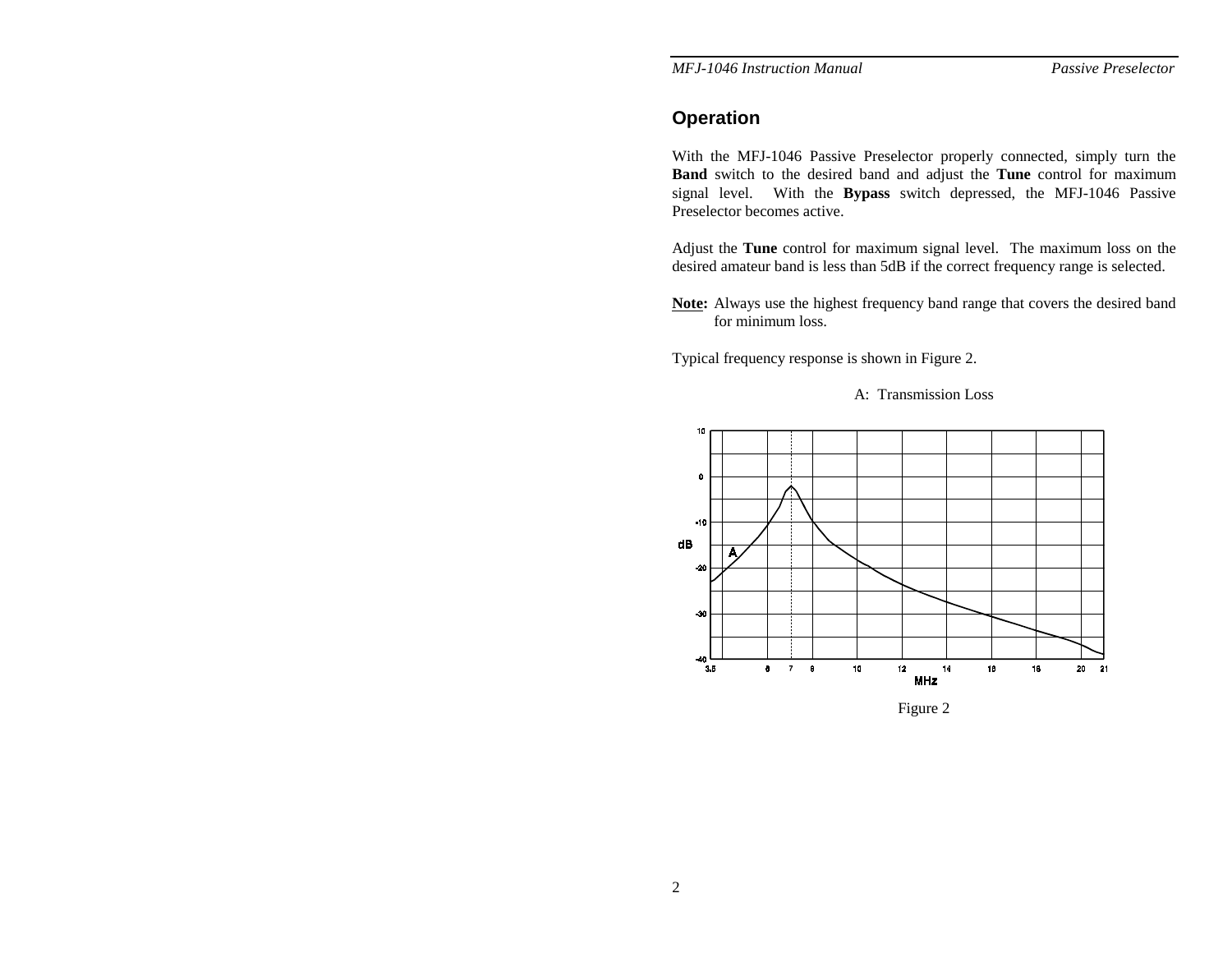*MFJ-1046 Instruction Manual Passive Preselector* 

#### **Technical Assistance**

If you have any problem with this unit first check the appropriate section of this manual. If the manual does not reference your problem or your problem is not solved by reading the manual you may call *MFJ Technical Service* at **601-323- 0549** or the *MFJ Factory* at **601-323-5869**. You will be best helped if you have your unit, manual and all information on your station handy so you can answer any questions the technicians may ask.

You can also send questions by mail to MFJ Enterprises, Inc., 300 Industrial Park Road, Starkville, MS 39759; by Facsimile to 601-323-6551; or by email to techinfo@mfjenterprises.com. Send a complete description of your problem, an explanation of exactly how you are using your unit, and a complete description of your station.

| <b>Designator</b>               | <b>Description</b>           | P/N        |
|---------------------------------|------------------------------|------------|
| C8                              | Capacitor, 0805, 68pF        | 200S-0068  |
| C <sub>6</sub>                  | Capacitor, Air Var., 6-200uF | 204-5160   |
| L2                              | Inductor, Grn-Blu-Gld, 5.6uH | 401-3560   |
| L1                              | Inductor, Brn-Grn-Blk, 15uH  | 401-4150   |
| L <sub>5</sub>                  | Inductor, Brn-Grn-Slv, .15uH | 401-2150   |
| L3                              | Inductor, Red-Red-Gld, 2.2uH | 401-3220   |
| L4                              | Inductor, Blu-Gry-Slv, .68uH | 401-2680   |
| L6                              | Inductor, Choke, 1A, 39uH    | 401-4390-1 |
| T <sub>1</sub> , T <sub>2</sub> | Bead, Ferrite, 4T, #73       | 412-3801   |
| SW2                             | Switch, Rotary, 2P6P         | 500-1565   |
| SW3                             | Switch, Vert., 2P2P, Lock    | 504-4022   |
| ANT, RADIO                      | Connector, UHF, 4 Hole Mt.   | 610-2005   |

#### **Parts List**